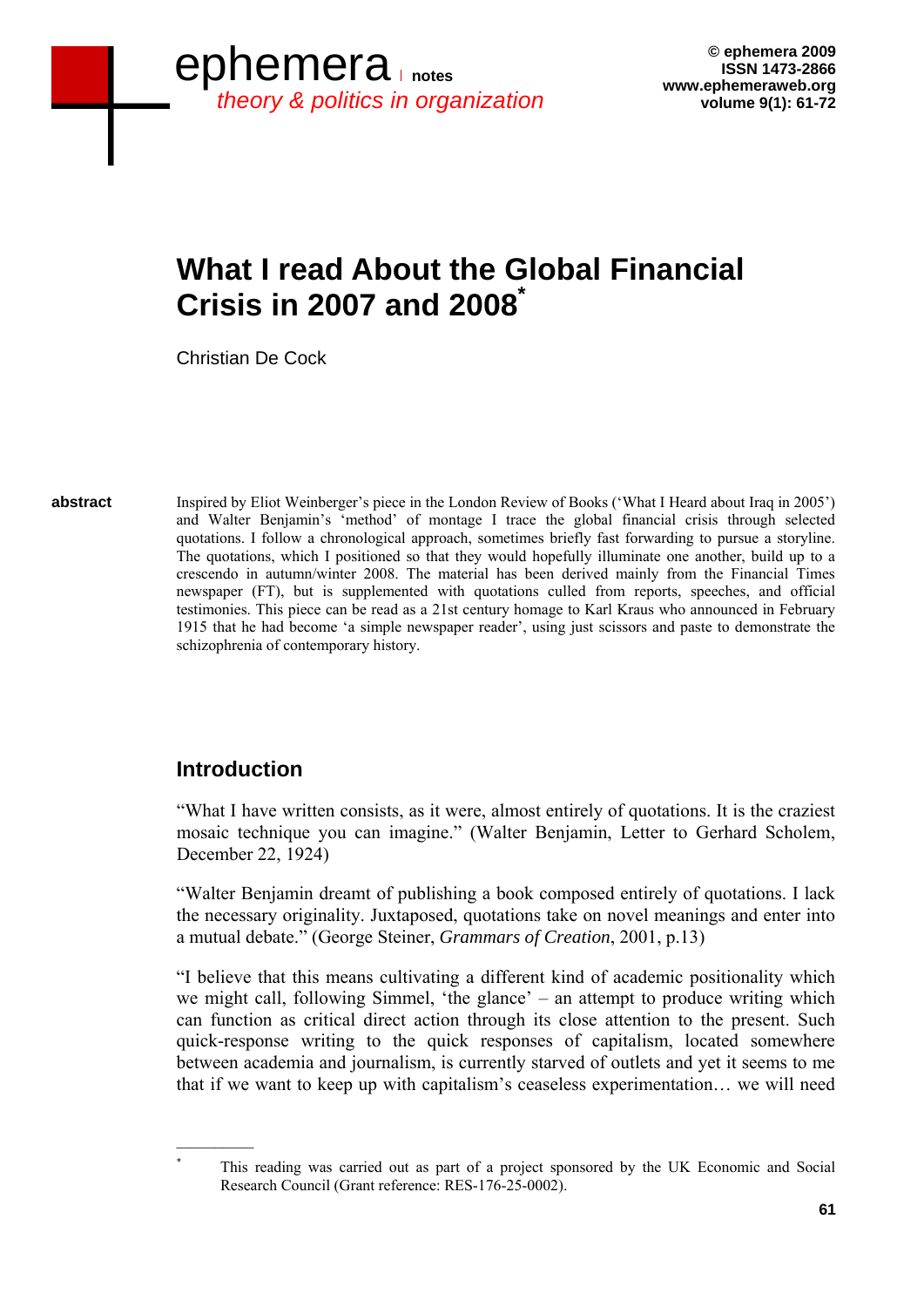to cultivate this art more than any other. Otherwise, we will become disconnected from the very entity we wish to critique." (Nigel Thrift, *Knowing Capitalism*, 2005, p.11)

"Journalism, so the adage goes, is the first draft of history. In 2008, the Financial Times had a once-in-a-lifetime opportunity to report, analyse and comment on the most serious financial crisis since the Great Crash of 1929… It was a story tailor-made for the FT." (Lionel Barber, Editor-in-chief of the *Financial Times*, December 2008)

### **2007**

*Jean-Claude Trichet, president of the European Central Bank:* "There is now such creativity of new and very sophisticated financial instruments . . . that we don't know fully where the risks are located. We are trying to understand what is going on – but it is a big, big challenge." (January 2007)

"Credit risk cannot in practice be somehow magicked away. It is bound to land somewhere, and, in the event of a severe credit crunch, the overlending of the present boom is almost certain to end badly for some." (*The Independent*, February 2007)

"It may surprise readers to learn that this World Economic Outlook sees global economic risks as having declined since our last issue in September 2006. Certainly this is at odds with many recent newspaper headlines and commentary, which have focused on problems related to U.S. mortgages, the potential for 'disorderly' unwinding of global imbalances, and worries about rising protectionist pressures. Nevertheless, as discussed in Chapters 1 and 2, looking at the big picture, we actually see the continuation of strong global growth as the most likely scenario". (*IMF World Economic Outlook Report*, April 2007)

*Simon Gibson, CEO Wesley Clover, Private Equity House:* "It kind of starts to sound like the dotcom boom. When suddenly, you know, you have a realisation that the inmates are running the asylum… when you start to see those demonstrations of excess, you kind of know that it probably will go." (May 2007)

*Chuck Prince, CEO Citigroup:* "As long as the music is playing, you've got to get up and dance… We're still dancing." (FT, 09/07/07)

*Jim Cramer former Hedge Fund Manager, CNBC financial cable channel host:* "Bank executives are calling me in distress. We have Armageddon. In the fixed income markets, we have Armageddon." (August 2007)

*Matthew Rothman, a Chicago PhD and head of quantitative equity strategies at Lehman Brothers:* "Wednesday is the type of day people will remember in Quant Land for a very long time. Events that models predicted would happen only once in 10,000 years happened every day for three days." (August 2007)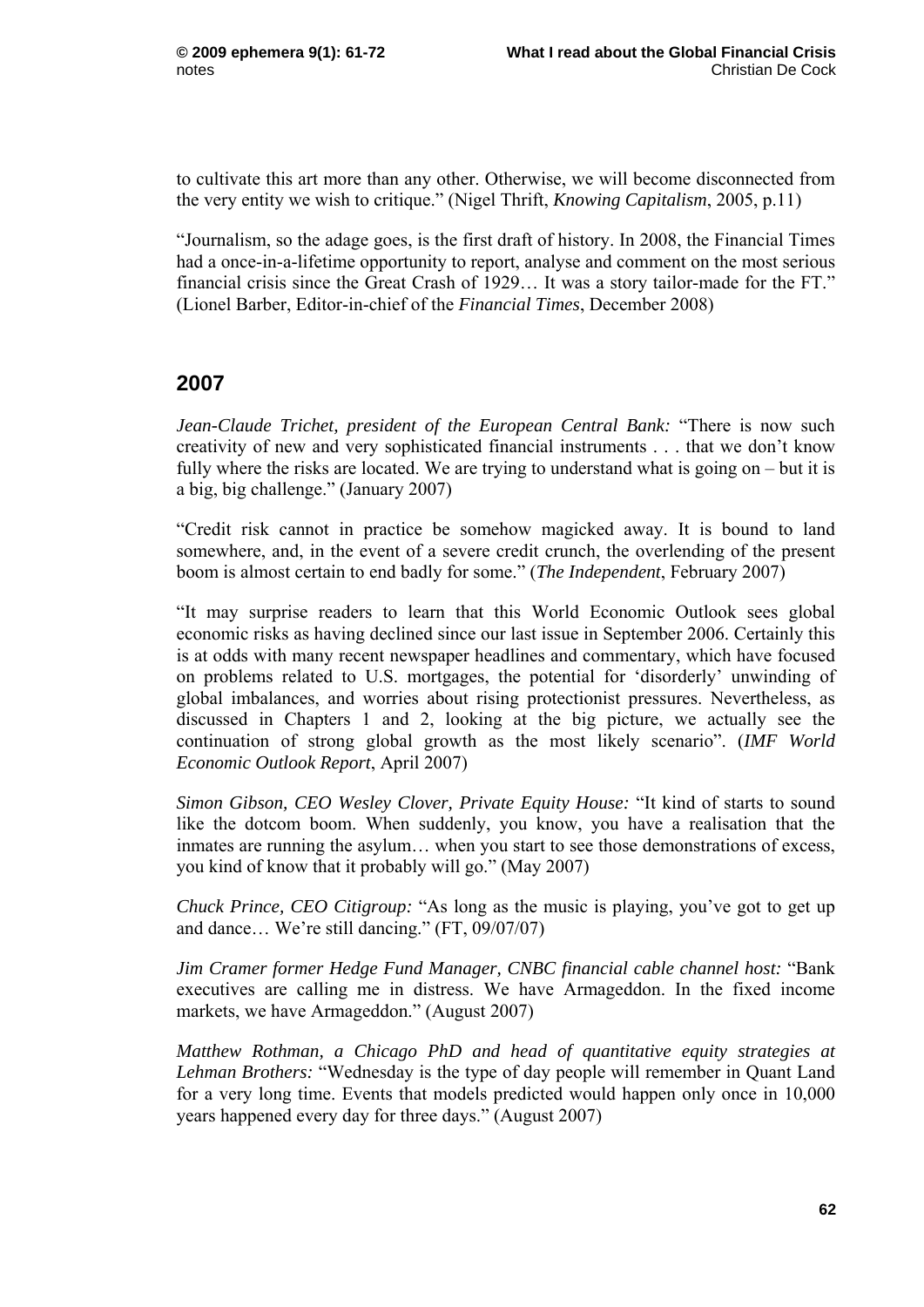*Mr Cassano, Head of Financial Products Division AIG:* "It's very difficult to see how there can be any losses in these [CDS] portfolios." (At Investor Meeting in Manhattan, December 2007)

#### **2008**

"A more fundamental lesson still concerns the way the financial system works. Outsiders were already aware it was a black box. But they were prepared to assume that those inside it at least knew what was going on. This can hardly be true now. Worse, the institutions that prospered on the upside expect rescue on the downside. They are right to expect this. But this can hardly be a tolerable bargain between financial insiders and wider society. Is such mayhem the best we can expect? If so, how does one sustain broad public support for what appears so one-sided a game?" (FT, 27/02/08)

*Joseph Ackermann, CEO of Deutsche Bank:* "I no longer believe in the market's selfhealing power." (March 2008)

"Prices in some credit markets are likely to overstate the losses that will ultimately be felt by the financial system and the economy as a whole, as they appear to include large discounts for illiquidity and uncertainty. Conditions should improve as market participants recognise that some assets look cheap relative to credit fundamentals." (*Bank of England Financial Stability Report*, April 2008)

*Sir John Gieve, Deputy Governor of the Bank of England:* "While there remain downside risks, the most likely path is that confidence and risk appetite will return gradually in the coming months." (April 2008)

"APRIL is the cruellest month, breeding

Lilacs out of the dead land, mixing

Memory and desire, stirring

Dull roots with spring rain."

(T.S. Eliot, *The Waste Land*, 1922)

*Sir John Gieve, Deputy Governor of the Bank of England:* "The instability of the global financial system in recent weeks has been the most severe in living memory." (October 2008)

"In recent weeks, the global banking system has arguably undergone its biggest episode of instability since the start of World War I." (*Bank of England Financial Stability Report*, October 2008)

 **63** *Lord Turner, Chairman of the FSA (Financial Services Authority):* "In April of this year [2008] everybody knew that something pretty big had happened to the world's financial system. What we had no idea, bluntly, was how extreme it was going to be…There has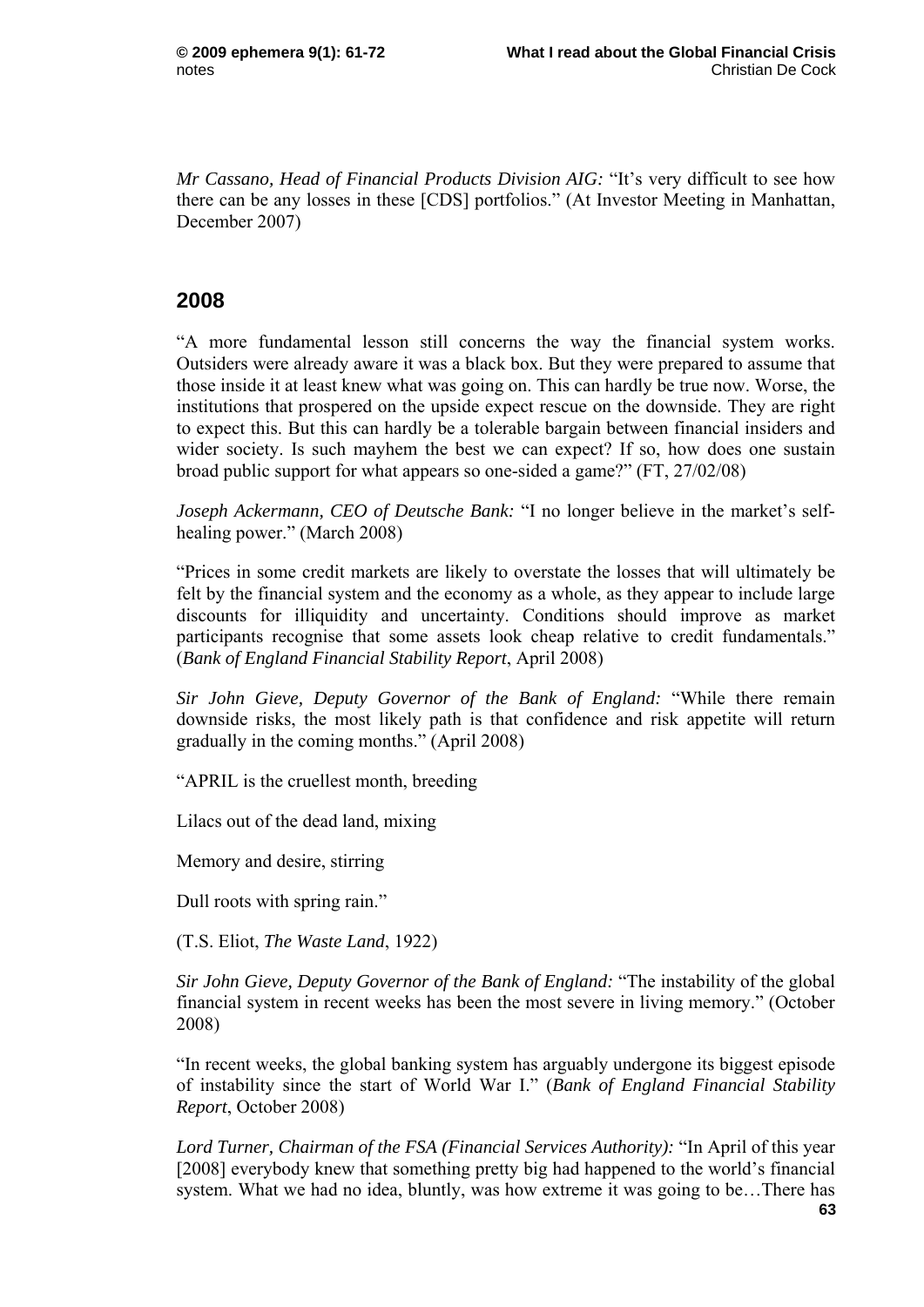to be a bit of sort of humility that some or other of the things that we've said in the past must be wrong, because otherwise we wouldn't have gone wrong." (October 17, 2008)

*Paul Volcker, former chairman of the US Federal Reserve and chair of the Economic Recovery Panel in president Obama's administration:* "Today's financial crisis is the culmination, as I count them, of at least five serious breakdowns of systemic significance in the past 25 years – on the average one every five years. Warning enough that something rather basic is amiss… Simply stated, the bright new financial system – for all its talented participants, for all its rich rewards – has failed the test of the market place." (Speech to the economic club of New York, April 8, 2008)

*Pete Peterson, Chairman the Blackstone Group:* "Do you feel that the senator has some special attributes, like his presumed ability to unifying the country, that might transcend the principle of long term fiscal responsibility? Or is there a relationship between your support of Senator Obama and your commitment to long term fiscal responsibility?"

*Paul Volcker:* "Well I will make a great confession in this small group that I did, I thought we weren't supposed to talk about political matters here."

*Pete Peterson:* "You and I have never done what we should have done." (April 8, 2008)

*Horst Köhler, German President and former head of the IMF:* "I am still waiting for a clear, audible mea culpa. The only good thing about this crisis is that it has made clear to any thinking, responsible person in the sector that international financial markets have developed into a monster that must be put back in its place... Capitalism only has a future if it rises up to its responsibilities, especially its responsibility towards the weak. It is about practising responsibility and solidarity without at the same time switching off market and price mechanisms." (May 14, 2008)

*George Soros, Hedge Fund manager:* "The system, as it currently operates, is built on false premises. Unfortunately, we have an idea of market fundamentalism, which is now the dominant ideology, holding that markets are self-correcting; and this is false because it's generally the intervention of the authorities that saves the markets when they get into trouble." (May 15, 2008)

*Michael Lewitt, Investment Advisor:* "Allowing investment banks to be leveraged to the tune of 30 to 1 is the equivalent of playing Russian roulette with 5 of the 6 chambers of the gun loaded. If one adds the off-balance sheet liabilities to this leverage, you might as well fill the 6th chamber with a bullet and pull the trigger." (April 11, 2008. Quoted again in Testimony of Jared Bernstein, Senior Economist Economic Policy Institute, Joint Economic Committee of the United States Senate and the United States House of Representatives, July 23, 2008)

"Since a year is a natural period of comparison, it makes sense to think of a recession as a time when the economy is worse than a year earlier on a range of measures. It might happen, but Britain is not there yet, and not even close." (FT, 11/07/08)

*Alan Greenspan, former chairman of the US Federal Reserve:* "We may not easily confront or accept the price dynamics of home and equity prices, but we can fend off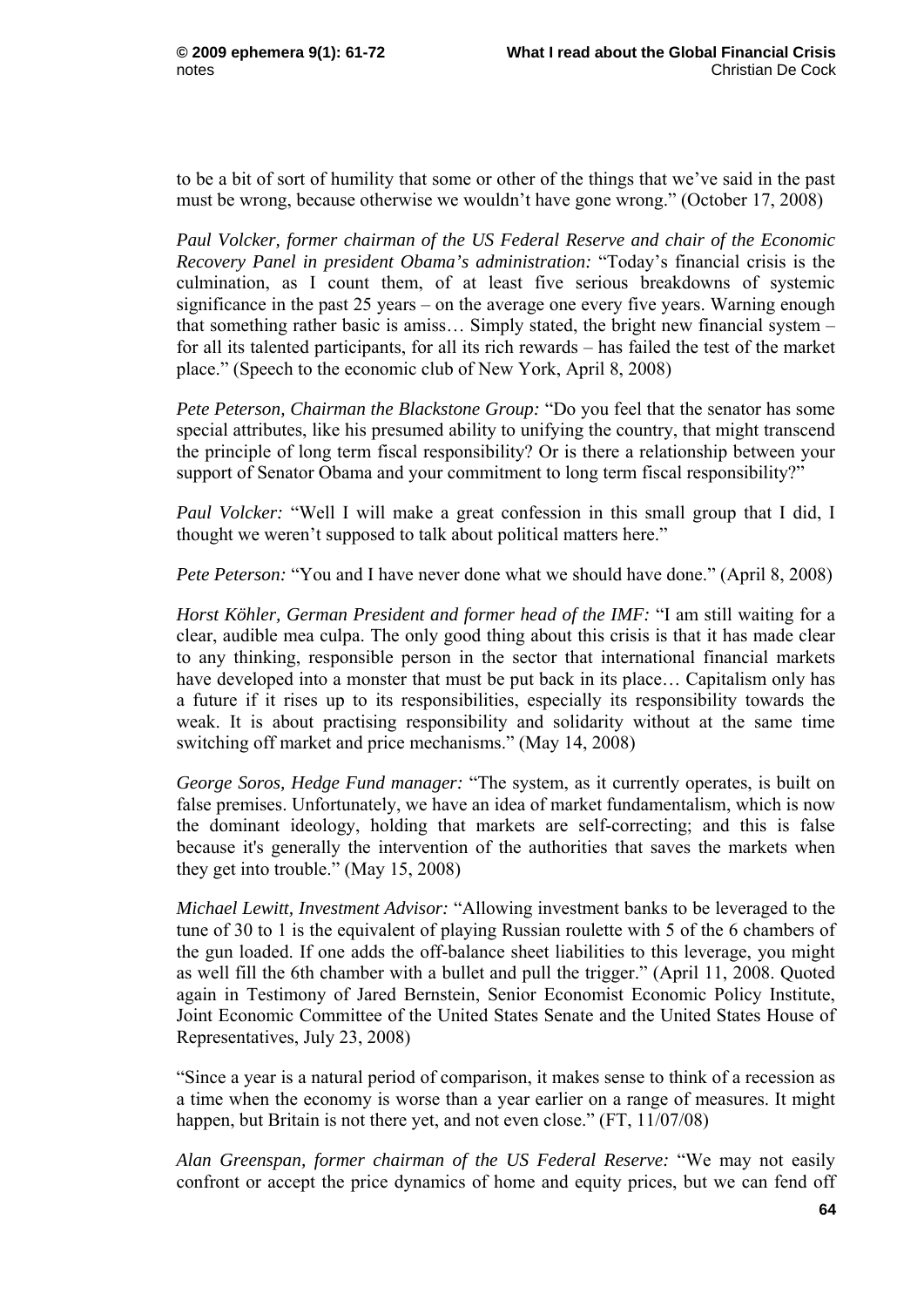cries of political despair which counsel the containment of competitive markets. It is essential that we do so. The remarkably strong performance of the world economy since the near universal adoption of market capitalism is testament to the benefits of increasing economic flexibility." (August 4, 2008)

*Alan Greenspan, former chairman of the US Federal Reserve:* "I made a mistake in presuming that the self-interest of organisations, specifically banks and others, was such that they were best capable of protecting their own shareholders… I had been going for 40 years with considerable evidence that it was working very well. The whole intellectual edifice, however, collapsed in the summer of last year." (October 23, 2008)

"The iron faith in markets and de-regulation of Mr Greenspan, given an honorary knighthood by the Queen in 2002 for his 'contribution to global economic stability', has been shaken… The most powerful chairman of the Federal Reserve, accorded the status of a mystic with unparalleled insight into the inner workings of the American economy as he presided over an ostensibly limitless growth in prosperity, a contrite Mr Greenspan now confesses to being 'in a state of shocked disbelief' at the present financial turmoil." (FT, 24/10/08)

*Stephen Roach, Chairman Morgan Stanley Asia:* "The Fed will need to replace its ideological convictions with common sense… Over the past decade, an ideologicallydriven Fed failed to make the distinction between financial engineering and innovation… Driven by its ideological convictions, the Fed flew blind on the derivatives front…This trust in ideology over objective metrics was a fatal mistake." (October 27, 2008)

*Stephen King, group chief economist HSBC:* "It will also be the fault of all those economists and other technocrats who took the view that, freed of political influence, policymaking institutions could make the world a better place though their 'technical' skills. In the event, this was merely wishful thinking." (October 30, 2008)

*Stephen Cecchetti, Professor of global finance at Brandeis International Business School:* "While we need to clean up the present mess... the fundamental innovations should remain. As we think about how to adjust the financial regulatory system, it is important that we do not stop what is going on, just that we do it better." (June 22, 2008)

*John Thain, CEO Merrill Lynch:* "Right now, we believe that we are in a very comfortable spot in terms of our capital… We've been, I think, pretty balanced in terms of what we sold, and at what prices we sold them. And so we have not simply liquidated stuff at any price we could get." (July 17, 2008)

"\$8.5 billion share offering announced… Merrill also announced it would sell CDO's valued at \$11bn in Q2 2008 for \$6.7bn, or 22 cents on the dollar." (FT, 28/07/08)

"BofA said in a statement it would exchange 0.8595 shares of its common stock for each Merrill common share in a \$50bn all-stock transaction. Based on Friday's closing prices, the offer is the equivalent of \$29 per share and 1.8 times Merrill's stated tangible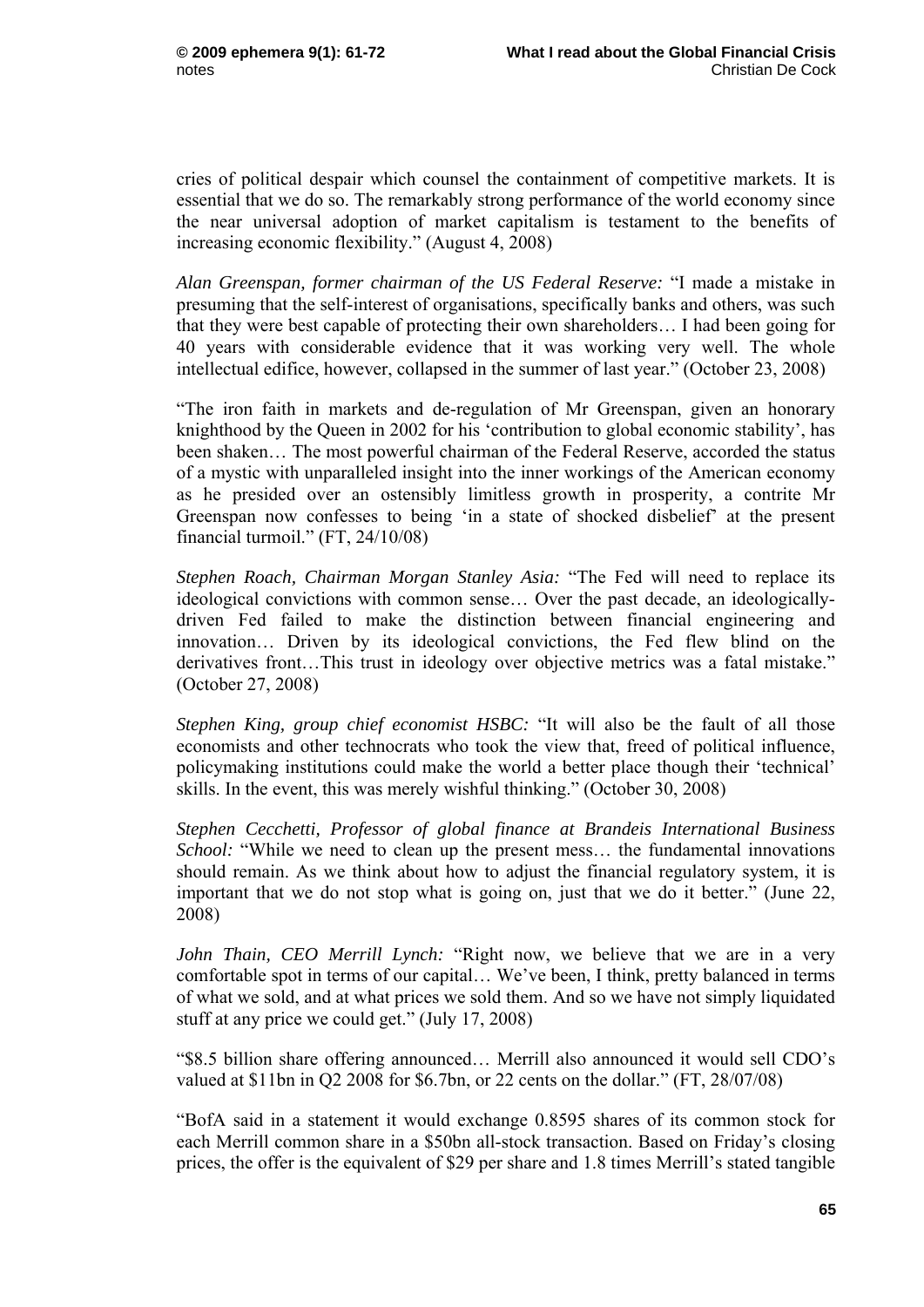book value… Mr Thain's willingness to accept market realities has enabled Merrill shareholders to escape a total wipe-out." (FT, 15/09/08)

"The crisis is partly an epistemological one. Few people outside of the financial industry have ever understood how the new complex derivatives work. Were they hedges or means of multiplying leverage? It turns out that few people inside the industry understood either. The most astonishing stories of the past week have to do with AIG's final weekend, when teams of government analysts and accountants from the world's leading investment banks could not figure out how much cash the company would require in order to collateralise its credit-default swaps. Estimates rose from \$20bn to \$85bn." (FT 19/09/08)

*AIG Share Price (Source FT.com):* AIG worth \$4.5 billion [down 97% on the year – was world's biggest Insurance company] with a total derivative exposure of \$441bn on October 24, 2008.



"In the fraught weekend that preceded Lehman Brothers' slide into bankruptcy, the bankers and regulators huddled in the headquarters of the New York Federal Reserve made a startling discovery. 'We have no idea of the details of our derivatives exposure and neither do you,' a senior Lehman banker told government officials, according to people familiar with last month's events. He was right." (FT, 31/10/08)

"It is no exaggeration to say that, in financial terms, the world changed fundamentally this week. The firestorm that has blown through the global economy in the past seven days has destroyed so many famous names that it is hard to know where to lay the first wreath. Lehman Brothers has gone bankrupt. The 'thundering herd' of Merrill Lynch has been sent to the abattoir. Investors have been desperately ditching shares even in those icons of global capitalism, Goldman Sachs and Morgan Stanley. The sickness in the credit markets has snuffed out HBOS, Britain's largest mortgage lender. Others remain on the critical list." (*Independent Leader*, 20/09/08)

"A Bad Week in Hell!" (Rubric heading of *Global Outlook Report*, JP Morgan Chase, September 2008)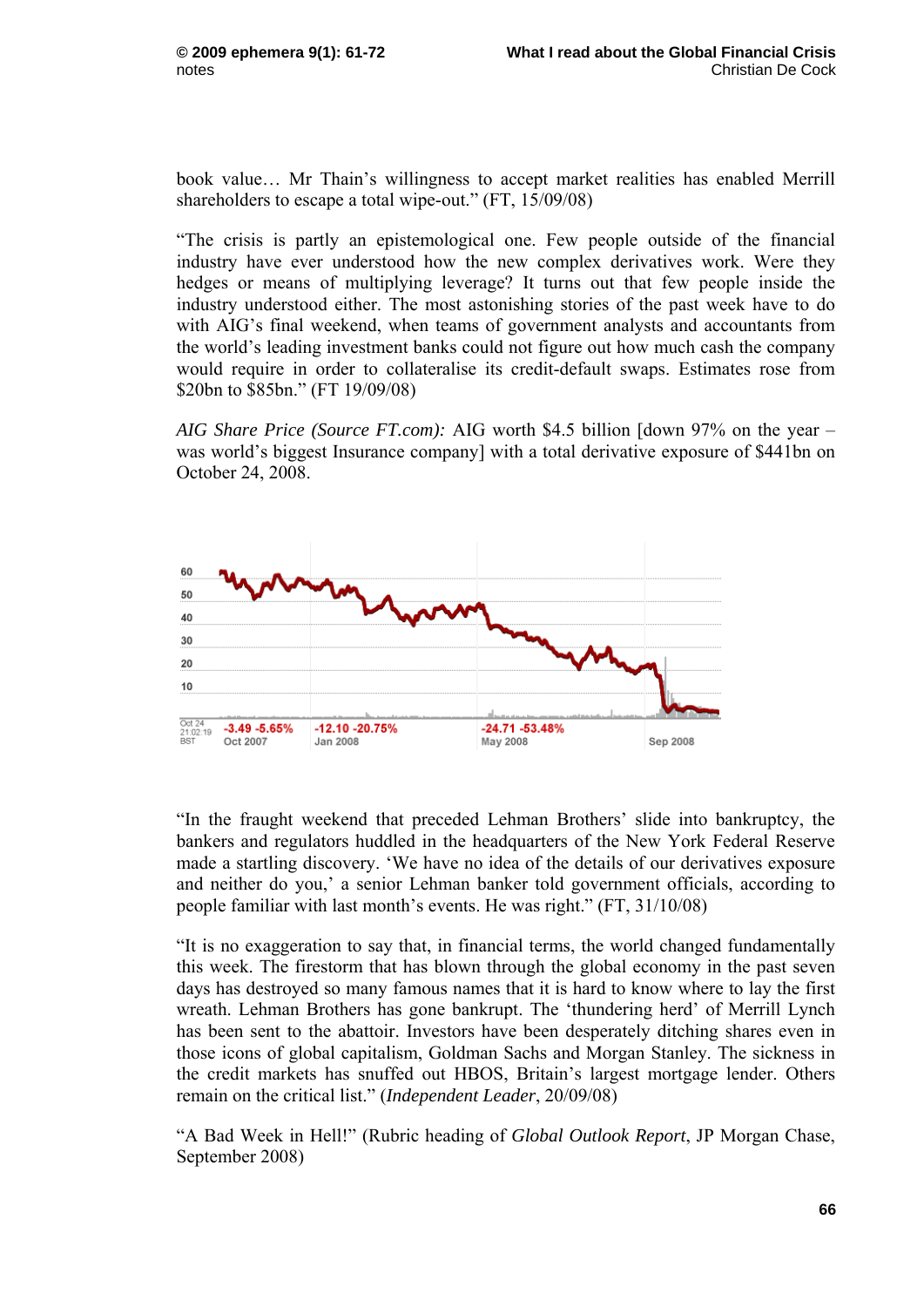"The financial system has reached the point of maximum peril… If the unravelling of the banking system continues, the economic consequences will be dire. Yet there is an even greater risk: that the politicians… draw the wrong conclusions and take the wrong decisions, losing their confidence in markets altogether. It would not be the first time. After the Wall Street Crash, markets were deemed to have failed and US lawmakers attempted to regulate short-cuts through the crisis… and deepened the 'Great Contraction' of 1929 to 1933. *The price of popular anti-market sentiment was much higher in some of Europe's fledgling democracies: fascism* [emphasis added]… This is a difficult time to defend free markets. Nevertheless they must be defended, not only on their matchless record when it comes to raising living standards, but on the maxim that it is wise to let adults exercise their own judgment. Market freedom is not a 'fundamentalist religion'. It is a mechanism, not an ideology, and one that has proved its value again and again over the past 200 years. The Financial Times is proud to defend it – even today." (FT Leading article, 25/09/08)

*Chrystia Freeland, FT American Editor:* "Thursday afternoon was the moment America realised its version of capitalism was no longer working. You could feel the pain of that eureka moment from Wall Street to Main Street, where the middle class howled at the magnitude of a mooted \$700bn bail-out package [the original proposal ran to only three typed pages!]. The most direct expression of this epiphany was on Capitol Hill, where an apostate faction of House Republicans declared their 11th-hour opposition to the financial plan being advanced by their own president and secretary of the Treasury… At the heart of the rebellion was the fear that, as Jen Hensarling, the Texas congressman who led the resistance said, the rescue plan would lead the US down 'the road to socialism'." (September 29, 2008)

"The End of American Capitalism?" (*Washington Post* lead article, October 10, 2008)

"The ideology of the US is a lack of ideology. Where Nicolas Sarkozy, the French president, could not resist being photographed reading Marx's Das Kapital and announcing the death of 'capitalism', the Americans settled down to fix the problem. They will do everything required to stem the crisis: for evidence of this, witness the shift of the \$700bn bail-out fund from buying toxic assets to recapitalising banks." (FT, 16/10/08)

"A hedge fund manager who made what is thought to be one of the biggest percentage profits of all time bowed out of the business on Friday with a fierce attack on the 'idiots"

"…running big banks… Mr Lahde is one of the few hedge fund managers to have correctly predicted the subprime crisis. One of his funds made a return of 870 per cent last year. Money is now being returned to investors as the remaining business is shut down." (FT, 17/10/08)

 **67** *Andrew Lahde, Lahde Capital Management:* "I was in this game for the money. The low hanging fruit, i.e. idiots whose parents paid for prep school, Yale, and then the Harvard MBA, was there for the taking. These people who were (often) truly not worthy of the education they received (or supposedly received) rose to the top of companies such as AIG, Bear Stearns and Lehman Brothers and all levels of our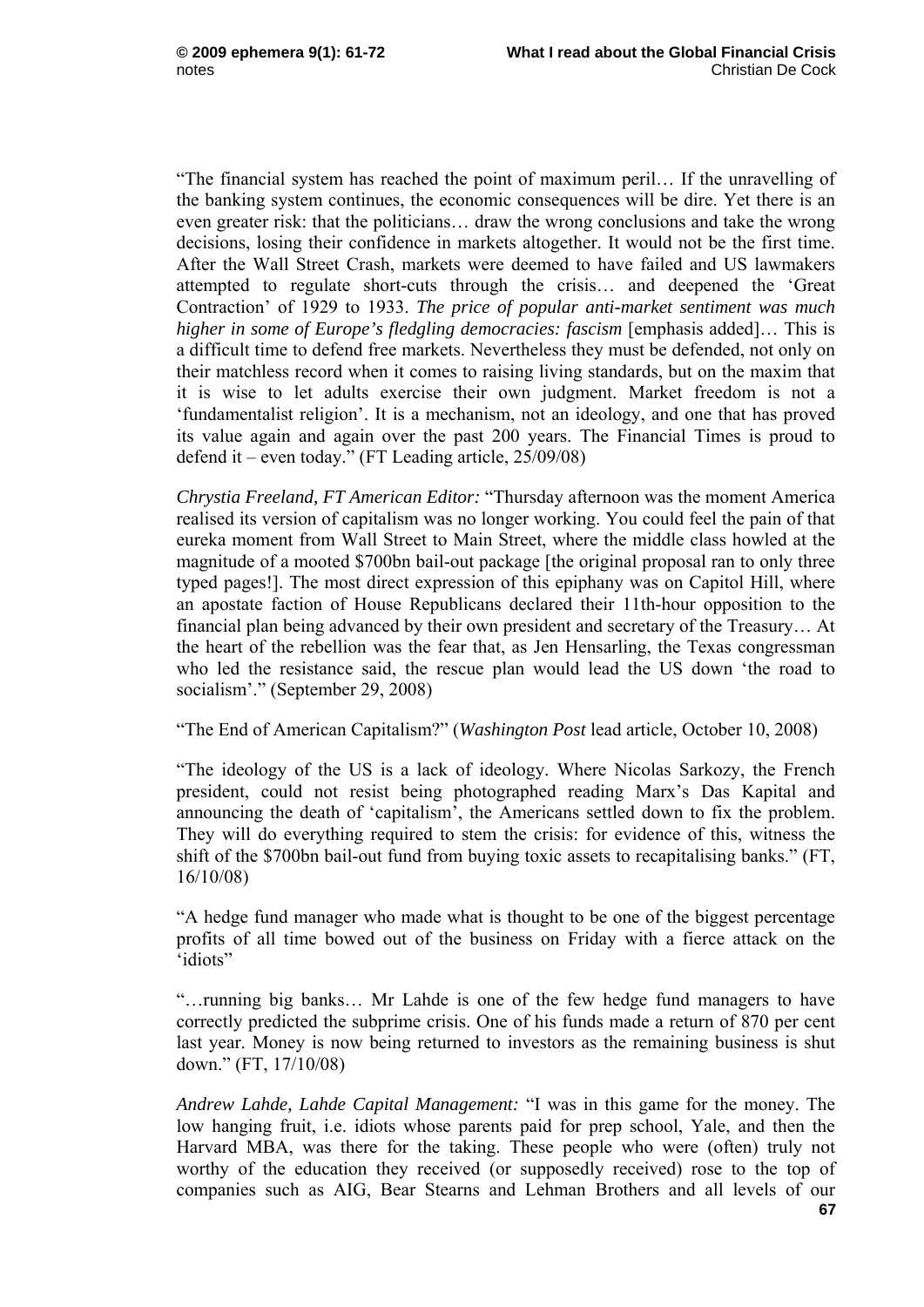government. All of this behavior supporting the Aristocracy only ended up making it easier for me to find people stupid enough to take the other side of my trades. God bless America… I truly do not have a strong opinion about any market right now, other than to say that things will continue to get worse for some time, probably years. I am content sitting on the sidelines and waiting. After all, sitting and waiting is how we made money from the subprime debacle." (Open letter, October 17, 2008).

"A meeting with Charles Bean, the Deputy Governor of the Bank of England, provided the Scarborough Evening News business reporter Laura Crothers with an unexpected scoop yesterday… In a curious interview, he spoke first of his childhood visits to the town to see his grandparents, before delivering the most startling official prediction yet on the impending recession: 'This is a once in a lifetime crisis, and possibly the largest financial crisis of its kind in human history'… The comments made waves on trading floors, in front rooms and through Whitehall – but not in Scarborough, where the Evening News's front page instead carried a story about a trial for theft and deception." (FT, 24/10/08)

*George W. Bush:* "It would be a terrible mistake to allow a few months of crisis to undermine faith in free market capitalism…. History has shown that the greater threat to economic prosperity is not too little government involvement in the market – but too much." (November 13, 2008)

"In sworn testimony, five of the highest paid and most powerful hedge fund managers, including George Soros, blamed the crisis on the 'financial system itself' as they sought to explain their compensation policies to a committee of sceptical legislators… Justifying his own pay package, Philip Falcone, co-founder of Harbinger Capital, pointed to his modest upbringing in Minnesota, where, he said, his father never earned more than \$14,000 a year… John Paulson, of Paulson & Co, whose bearish views on the mortgage bubble made him the most highly paid fund manager last year, according to some calculations [pay estimated at \$3.7bn], said his pay reflected returns to investors." (FT, 13/11/2008)

*Charles Bean, Deputy Governor for Monetary Policy of the Bank of England:* "The present financial crisis has many parents, encompassing both market failures and supervisory shortcomings. A non-exhaustive list would include: inadequate incentives for care in the origination of loans if the risks are to be passed on; extreme opacity in the nature of the risks underlying complex structured finance assets; too much reliance on statistical models of risk based on past behaviour; disproportionate dependence on ratings by end-investors and a failure to observe due diligence; excessive closeness of the ratings agencies to those who were issuing debt; compensation schemes in financial institutions that encouraged excessive risk-taking and a focus on short-term returns; a failure by originating banks to realise the extent to which distributed risks could return to them; excessive reliance on short-term wholesale funding and inadequate attention to the potential liquidity of assets; and a failure by regulatory and supervisory authorities to appreciate fully the risks inherent in the 'originate-to-distribute' model. The ongoing work of the Financial Stability Forum and G20 to address these and related issues and to strengthen the financial system against any future repeat is, of course, extremely welcome." (November 22, 2008)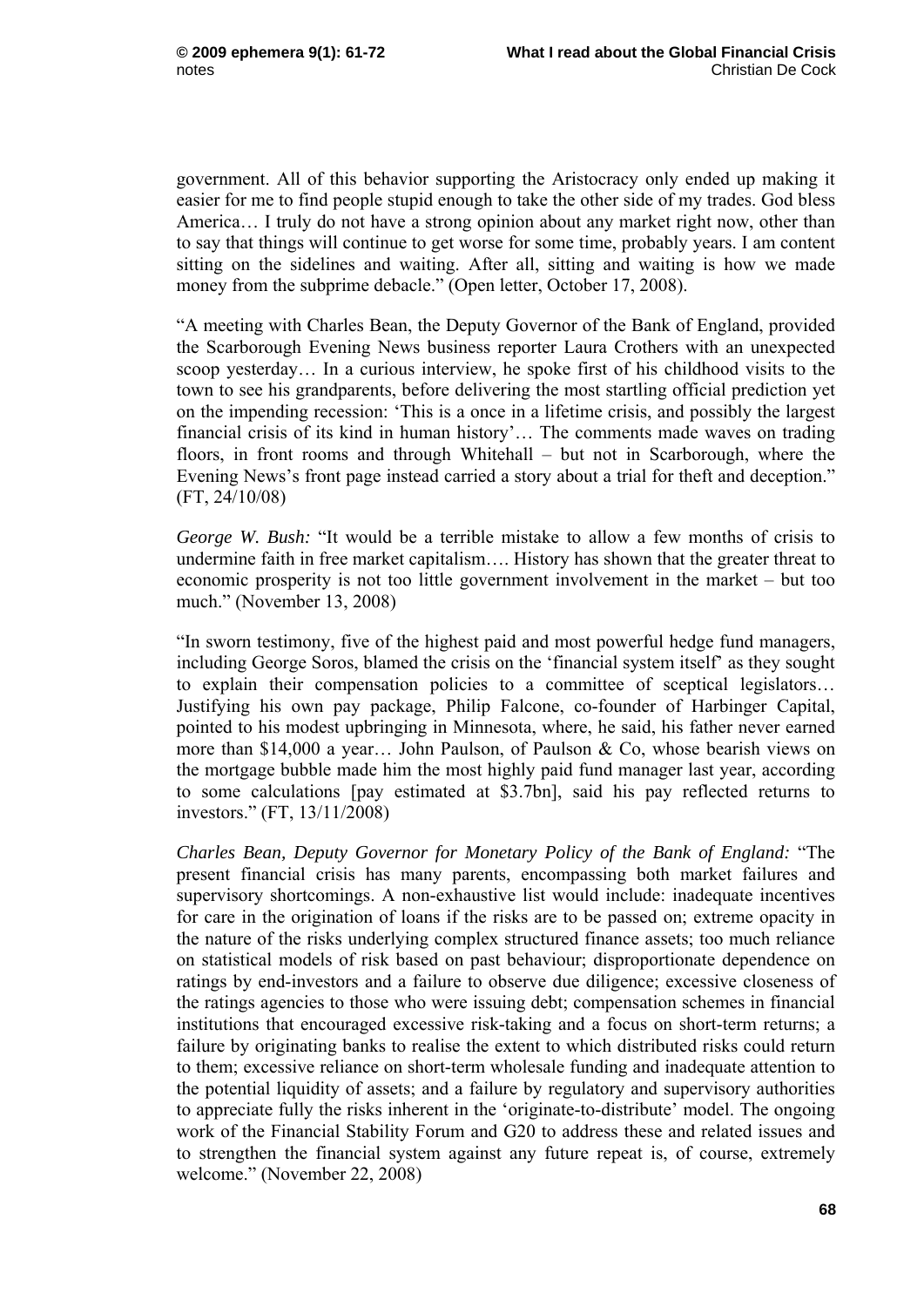*Slavoj Žižek, co-director of the International Centre for Humanities, Birkbeck College:* "It is unlikely that the financial meltdown of 2008 will function as a blessing in disguise, the awakening from a dream, the sobering reminder that we live in the reality of global capitalism. It all depends on how it will be symbolised, on what ideological interpretation or story will impose itself and determine the general perception of the crisis. When the normal run of things is traumatically interrupted, the field is open for a 'discursive' ideological competition… Consequently, to put it in old-fashioned Marxist terms, the main task of the ruling ideology in the present crisis is to impose a narrative that will not put the blame for the meltdown on the global capitalist system as such, but on its deviations – lax regulation, the corruption of big financial institutions etc… The danger is thus that the predominant narrative of the meltdown won't be the one that awakes us from a dream, but the one that will enable us to continue to dream." (November 14, 2008)

*Nassim Nicholas Taleb, Professor of risk engineering at New York University PolyTechnic Institute:* "A crime has been committed. Yes, we insist, a crime. There is a victim (the helpless retirees, taxpayers funding losses, perhaps even capitalism and free society [emphasis added]). There were plenty of bystanders. And there was a robbery (overcompensated bankers who got fat bonuses hiding risks; overpaid quantitative risk managers selling patently bogus methods)." (December 7, 2008)

*Willem Buiter, Professor of European Political Economy at the LSE, former chief economist of the EBRD, former external member of the UK Monetary Policy Committee:* "We have no longer just a crisis in the financial system. We have gone even beyond the stage where there is a crisis of the financial system. The western (north-Atlantic) financial system we knew has collapsed. If I may paraphrase that great ensemble of Nobel-prize winning financial wizards, Monty Python's Flying Circus: 'This financial system is no more! It has ceased to be! It's expired and gone to meet its maker! It's a stiff! Bereft of life, it rests in peace! If you hadn't nailed it to the tax payer's perch it'd be pushing up the daisies! Its metabolic processes are now history! It's off the twig! It's kicked the bucket, it's shuffled off its mortal coil, run down the curtain and joined the bleedin' choir invisible!! THIS IS AN EX-FINANCIAL SYSTEM!!'." (November 26, 2008)

"It has been a bad year… So bad that royalty wants to know what went wrong. 'Why did no one see it coming?' Britain's Queen Elizabeth asked during a visit to the London School of Economics this month… Giulio Tremonti, Italy's finance minister, raised the predictive bar last week when he said Pope Benedict XVI was the first to foresee the crisis. A 1985 paper showed, according to Mr Tremonti, 'the prediction that an undisciplined economy would collapse by its own rules'… If only society had listened to the younger Cardinal Ratzinger more than 20 years ago – before, of course, it was reasonable to forecast he would be the next Pope." (FT, 24/11/08)

*Haukur Már Helgason, department of philosophy at the Iceland Academy of the Arts:* "At the same time, there is an enormous sense of relief. After a claustrophobic decade, anger and resentment are possible again. It's official: capitalism is monstrous. Try talking about the benefits of free markets and you will be treated like someone promoting the benefits of rape. Honest resentment opens a space for the hope that one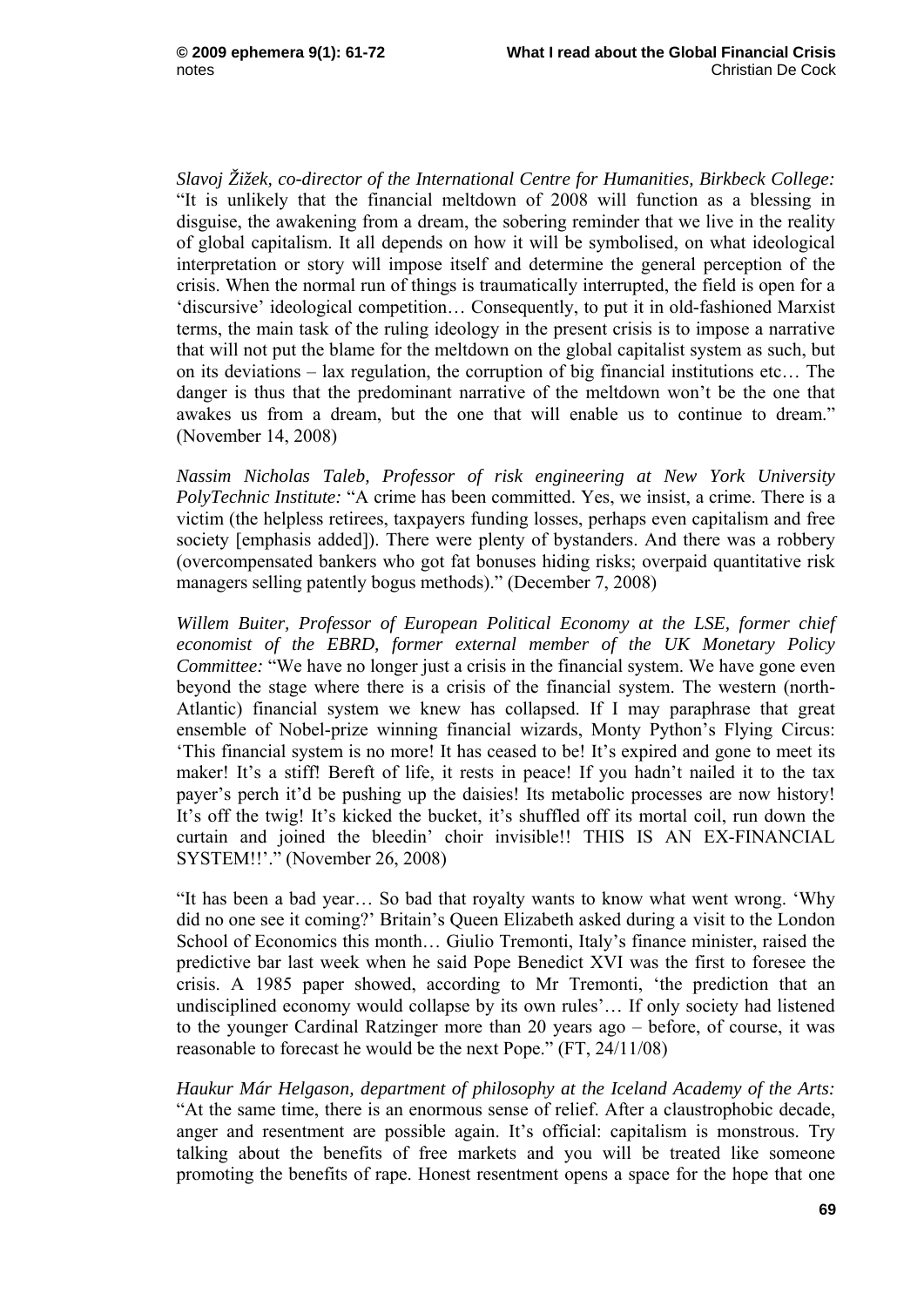$\frac{1}{2}$ 

day language might regain some of its critical capacity, that it could even begin to describe social realities again. Or things might go quite differently: perhaps nothing stands in the way of a complete neoliberal victory. Perhaps it's the end of history, not in a liberal democratic utopia, but in capitalismo puro, a capitalism that bears no relation to freedom: capitalism as mere fact." (November 20, 2008)

"Last week, Mr Madoff told senior employees, including his sons, that his investment management firm had lost \$50bn over a number of years, according to court documents. Prosecutors alleged that he said his operations were "just one big lie" and "basically a giant Ponzi scheme" – where investment managers pay old investors with money raised from new investors. There is little information on where the \$50bn Mr Madoff is alleged to have said he lost actually went." (FT 15/12/08)

*Chrystia Freeland, FT American Editor:* "From Bernie Madoff's self-declared Ponzi scheme, to Dick Fuld's Jonestownstyle collective immolation at Lehman Brothers, to the subprime lending fiasco, the US version of the market economy – and many of its leading players – have failed more spectacularly than even the darkest dreams of Noam Chomsky could predict." (December 19, 2008)

"The Belgian government on Monday night became the first national administration to fall as a direct result of events linked to the global financial crisis." (FT, 23/12/08)

"Self-pity doesn't wash here [Iceland], though. In the queue for a charity food parcel, and some toys to give to her children, one woman says: 'What I like about the kreppa [crisis] is people start to be cosy, more human'." (FT, 24/12/08).

"A clean-up is overdue. Yet, in cleaning up, we must remember deeper truths: human beings will always believe what they want to; and so regulation will always fail. We know, too, that nothing better than the market system is on offer, however flawed. Financial markets fail. They are also indispensable." (FT Leading article, 27/12/08).

*God (explaining himself in a fragment of Brecht's play St. Joan of the Stockyards):* "I have a book here about research on economic conditions. Crises are supposed to be governed by natural law. But now I ask you, wouldn't I know something about it in that case? I tell you there is no truth in it whatsoever. I have never had the slightest thing to do with economics. I have never got involved in it and I never will get involved in it."1

<sup>1</sup> Slightly adapted translation from Jameson's *Brecht and Method*, Verso, 1998 (p.41). The original text reads: "Ich habe da ein Buch über die Konjunkturforschungen. Die Krisen sollen da auf Naturgesetzen beruhen. Da frage ich Sie aber doch, davon müßte schließlich ich auch etwas wissen. Und ich sage Ihnen, kein Wort davon ist wahr! Ich habe mit Wirtschaft nie das Geringste zu tun gehabt. Für mich ist Wirtschaft überhaupt nicht vorhanden. Ich habe mich nie in sie eingemischt, und ich werde mich nicht einmischen".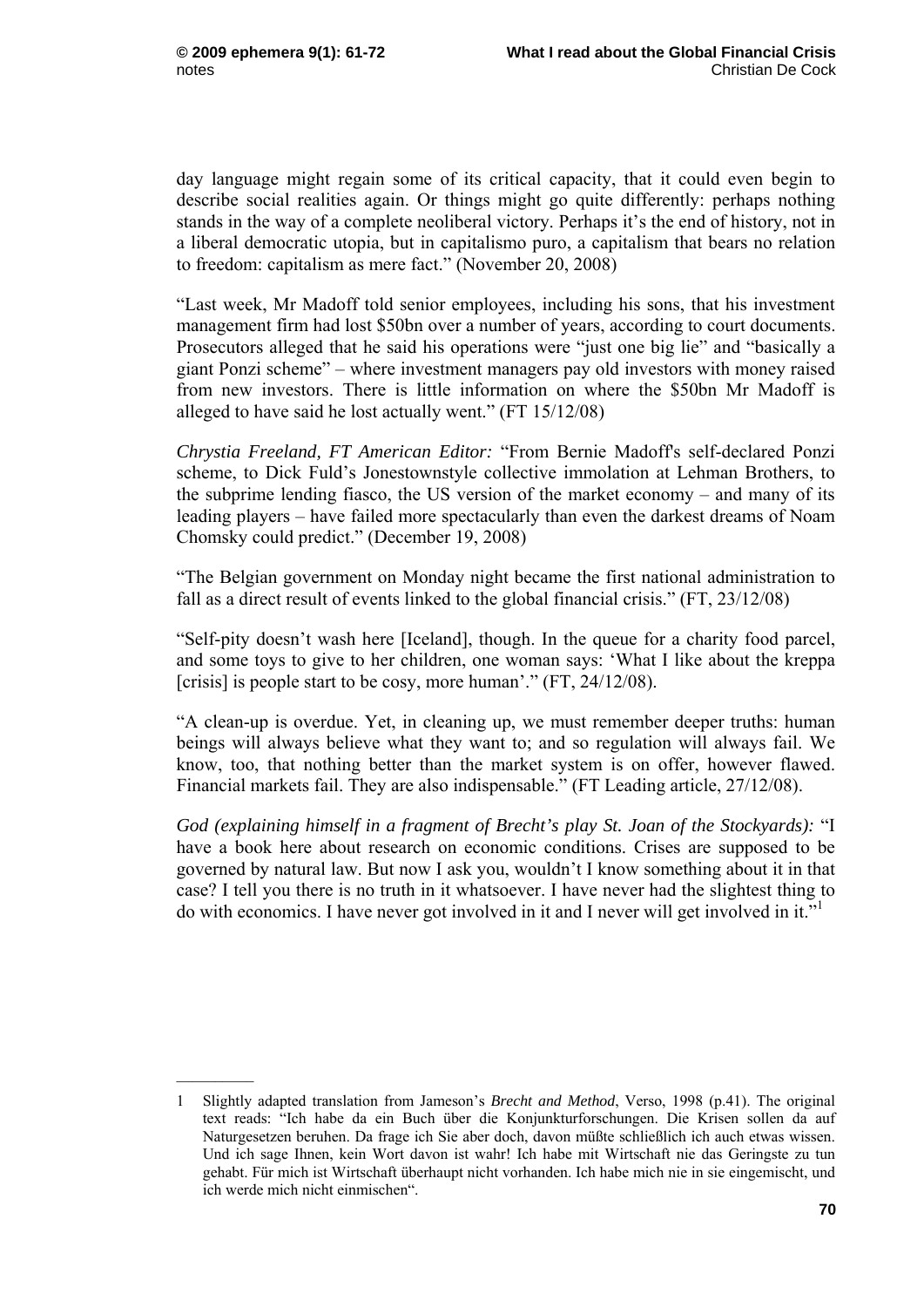## **Appendix A: From Squeeze to Crunch to Crisis! (FT keyword article counts)**

|               | <b>Credit Squeeze</b> | <b>Credit Crunch</b> | <b>Global Financial Crisis</b> |
|---------------|-----------------------|----------------------|--------------------------------|
| $Jul-07$      | 14                    | 69                   | $\overline{84}$                |
| Aug-07        | 107                   | 311                  | 282                            |
| Sep-07        | 472                   | 233                  | 355                            |
| Oct-07        | 735                   | 175                  | 299                            |
| Nov-07        | 687                   | 189                  | 282                            |
| Dec-07        | 624                   | 190                  | 270                            |
| Jan-08        | 462                   | 390                  | 316                            |
| Feb-08        | 243                   | 348                  | 297                            |
| Mar-08        | 287                   | 359                  | 370                            |
| Apr-08        | 419                   | 552                  | 502                            |
| May-08        | 266                   | 458                  | 356                            |
| Jun-08        | 223                   | 449                  | 315                            |
| <b>Jul-08</b> | 213                   | 581                  | 316                            |
| Aug-08        | 160                   | 550                  | 251                            |
| Sep-08        | 227                   | 646                  | 878                            |
| Oct-08        | 182                   | 749                  | 1974                           |
| Nov-08        | 126                   | 567                  | 1268                           |
| Dec-08        | 81                    | 467                  | 825                            |